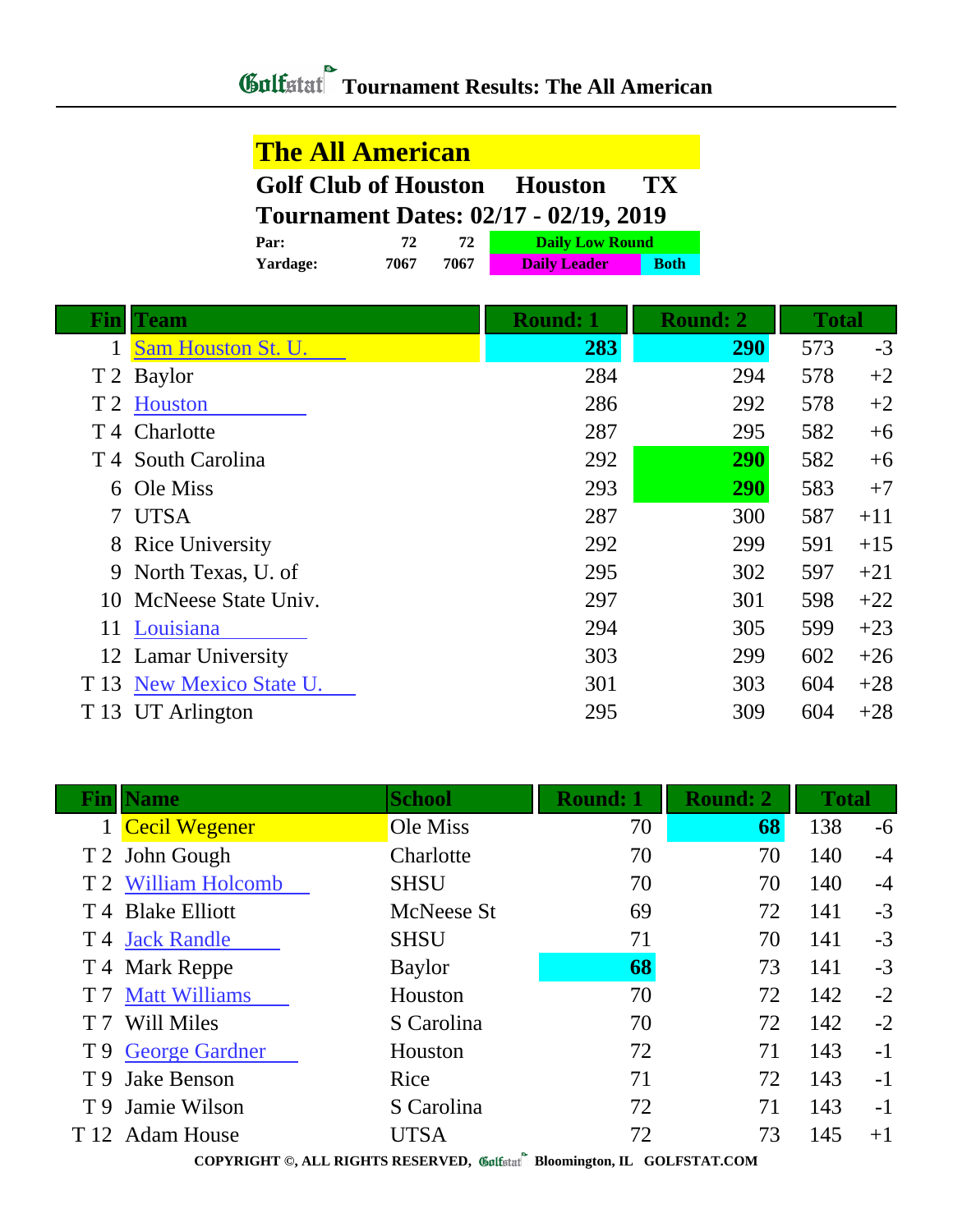## *Gulfatat* Tournament Results: The All American

| Finll | <b>Name</b>             | <b>School</b>   | <b>Round: 1</b> | <b>Round: 2</b> | <b>Total</b> |      |
|-------|-------------------------|-----------------|-----------------|-----------------|--------------|------|
|       | T 12 Alexander Frances  | Houston         | 70              | 75              | 145          | $+1$ |
| T 12  | Jackson Suber           | Ole Miss        | 73              | 72              | 145          | $+1$ |
|       | T 12 Kevin Lee          | Lamar           | 74              | 71              | 145          | $+1$ |
|       | T 12 Michael Rome       | <b>UTSA</b>     | 73              | 72              | 145          | $+1$ |
|       | T 12 Noah Steele        | <b>SHSU</b>     | 69              | 76              | 145          | $+1$ |
|       | T 12 Ryan Grider        | <b>Baylor</b>   | 73              | 72              | 145          | $+1$ |
|       | T 12 Ryan Stachler      | S Carolina      | 75              | 70              | 145          | $+1$ |
| T 20  | <b>Mike McGilton</b>    | <b>NM</b> State | 72              | 74              | 146          | $+2$ |
| T 20  | <b>Ryo Harada</b>       | <b>NM</b> State | 72              | 74              | 146          | $+2$ |
| T 22  | <b>Andrew Gibson</b>    | Houston         | 75              | 72              | 147          | $+3$ |
|       | T 22 Braden Bailey      | <b>Baylor</b>   | 75              | 72              | 147          | $+3$ |
|       | T 22 Christian Fanfelle | <b>UTSA</b>     | 70              | 77              | 147          | $+3$ |
|       | T 22 Cooper Dossey      | <b>Baylor</b>   | 73              | 74              | 147          | $+3$ |
|       | T 22 Garrett May        | <b>Baylor</b>   | 72              | 75              | 147          | $+3$ |
|       | T 22 Luis Carrera       | <b>SHSU</b>     | 73              | 74              | 147          | $+3$ |
|       | T 22 Scott Stevens      | S Carolina      | 73              | 74              | 147          | $+3$ |
|       | T 22 Viktor Forslund    | N. Texas        | 73              | 74              | 147          | $+3$ |
|       | T 22 Zach Tracy         | Houston         | 74              | 73              | 147          | $+3$ |
|       | T 31 Alex Isakson       | Houston         | 74              | 74              | 148          | $+4$ |
|       | T 31 Ben Woodruff       | Charlotte       | 74              | 74              | 148          | $+4$ |
|       | T 31 Cody Banach        | Lamar           | 73              | 75              | 148          | $+4$ |
|       | T 31 Colin Kober        | <b>Baylor</b>   | 71              | 77              | 148          | $+4$ |
|       | T 31 Kristof Ulenaers   | N. Texas        | 75              | 73              | 148          | $+4$ |
|       | T 36 Austin Escamilla   | Rice            | 75              | 74              | 149          | $+5$ |
|       | T 36 Bjorn Gudjonsson   | LA-Lafayet      | 75              | 74              | 149          | $+5$ |
|       | T 36 Campbell Gibson    | Rice            | 74              | 75              | 149          | $+5$ |
|       | T 36 Harrison Hineline  | Rice            | 72              | 77              | 149          | $+5$ |
|       | T 36 Henri Renouard     | N. Texas        | 74              | 75              | 149          | $+5$ |
|       | T 36 Kyle Cox           | <b>UTA</b>      | 74              | 75              | 149          | $+5$ |
|       | T 36 Trey Tobias        | Charlotte       | 73              | 76              | 149          | $+5$ |
|       | T 43 Beau Briggs        | Ole Miss        | 76              | 74              | 150          | $+6$ |
|       | T 43 Caleb Proveaux     | S Carolina      | 74              | 76              | 150          | $+6$ |
|       | T 43 Camilo Avila       | <b>UTA</b>      | 75              | 75              | 150          | $+6$ |
|       | T 43 Charlie Flynn      | LA-Lafayet      | 74              | 76              | 150          | $+6$ |
|       | T 43 Eason Wang         | Lamar           | 73              | 77              | 150          | $+6$ |

**COPYRIGHT ©, ALL RIGHTS RESERVED, Bloomington, IL GOLFSTAT.COM**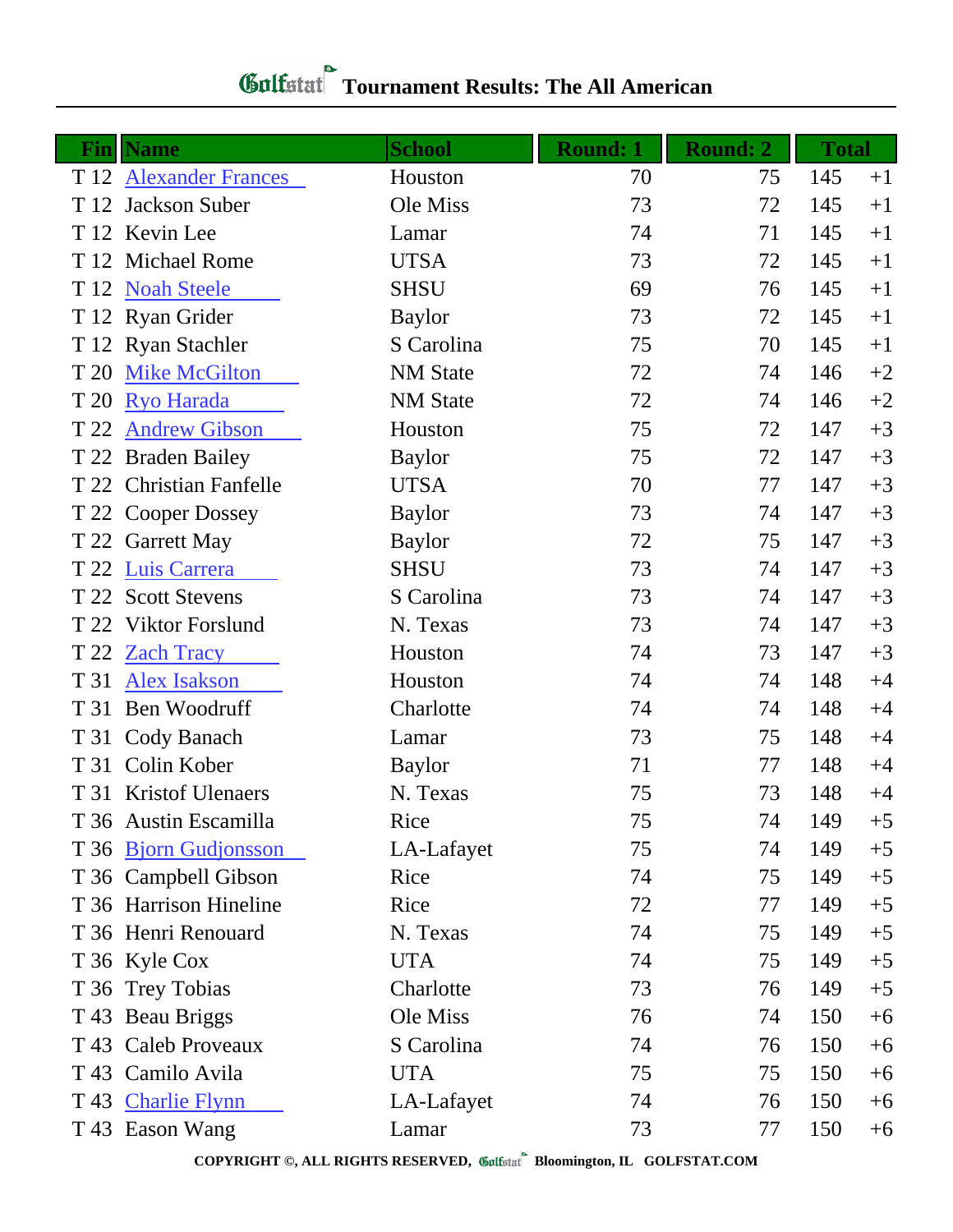## *Gulfatat* Tournament Results: The All American

| Fin             | <b>Name</b>                | <b>School</b>     | <b>Round: 1</b> | <b>Round: 2</b> | <b>Total</b> |       |
|-----------------|----------------------------|-------------------|-----------------|-----------------|--------------|-------|
|                 | T 43 Peter Hinnant         | LA-Lafayet        | 70              | 80              | 150          | $+6$  |
| T 43            | Sean Meehan                | <b>UTSA</b>       | 72              | 78              | 150          | $+6$  |
|                 | T 50 Grant Rogers          | Rice              | 73              | 78              | 151          | $+7$  |
|                 | T 50 Jack Hearn            | McNeese St        | 74              | 77              | 151          | $+7$  |
|                 | T 50 Jordan Sanders        | N. Texas          | 75              | 76              | 151          | $+7$  |
|                 | T 50 Sarut Vongchaisit     | Ole Miss          | 75              | 76              | 151          | $+7$  |
|                 | T 54 Braxton Watkins       | Houston           | 76              | 76              | 152          | $+8$  |
|                 | T 54 Hlynur Bergsson       | N. Texas          | 72              | 80              | 152          | $+8$  |
|                 | T 54 Josh Seiple           | Ole Miss          | 75              | 77              | 152          | $+8$  |
|                 | T 54 Micah Goulas          | LA-Lafayet        | 75              | 77              | 152          | $+8$  |
| T 58            | <b>Logan Young</b>         | Houston           | 78              | 75              | 153          | $+9$  |
|                 | T 58 Marc Boucher          | Charlotte         | 78              | 75              | 153          | $+9$  |
|                 | T 58 Paul Gonzalez         | <b>UTA</b>        | 74              | 79              | 153          | $+9$  |
|                 | T 58 Reid Giardina         | <b>McNeese St</b> | 76              | 77              | 153          | $+9$  |
|                 | T 58 Sutton Farmer         | McNeese St        | 78              | 75              | 153          | $+9$  |
| T 63            | <b>Austen Christiansen</b> | <b>SHSU</b>       | 73              | 81              | 154          | $+10$ |
|                 | T 63 Carson Ownbey         | Charlotte         | 70              | 84              | 154          | $+10$ |
| T <sub>63</sub> | <b>Jack Parrot</b>         | S Carolina        | 80              | 74              | 154          | $+10$ |
| T <sub>63</sub> | <b>Jack Tolson</b>         | LA-Lafayet        | 76              | 78              | 154          | $+10$ |
| T <sub>63</sub> | <b>Mason Weld</b>          | Rice              | 79              | 75              | 154          | $+10$ |
| T <sub>63</sub> | <b>Niall Powell</b>        | <b>NM</b> State   | 78              | 76              | 154          | $+10$ |
| T <sub>63</sub> | <b>Tanner Gore</b>         | <b>UTA</b>        | 74              | 80              | 154          | $+10$ |
|                 | T 70 Carson Cavner         | Houston           | 74              | 81              | 155          | $+11$ |
|                 | T 70 Chad Sewell           | <b>UTSA</b>       | 74              | 81              | 155          | $+11$ |
|                 | T 70 Nick Duggan           | Rice              | 74              | 81              | 155          | $+11$ |
|                 | T 70 Thomas Rosenmueller   | N. Texas          | 76              | 79              | 155          | $+11$ |
|                 | 74 Jack Gnam               | Ole Miss          | 78              | 78              | 156          | $+12$ |
|                 | T 75 Caleb Hicks           | <b>UTA</b>        | 73              | 84              | 157          | $+13$ |
|                 | T 75 Nicklas Mattner       | McNeese St        | 79              | 78              | 157          | $+13$ |
| T 77            | <b>Austin Cotton</b>       | <b>Baylor</b>     | 80              | 79              | 159          | $+15$ |
| T 77            | <b>Garrison Smith</b>      | <b>NM</b> State   | 80              | 79              | 159          | $+15$ |
| T 77            | <b>Hudson Dubinski</b>     | LA-Lafayet        | 79              | 80              | 159          | $+15$ |
| T 77            | <b>Sam Dumez</b>           | Lamar             | 83              | 76              | 159          | $+15$ |
| T 77            | <b>Tadhg Campbell</b>      | <b>NM</b> State   | 79              | 80              | 159          | $+15$ |
| T 77            | Will Adams                 | <b>UTSA</b>       | 76              | 83              | 159          | $+15$ |

**COPYRIGHT ©, ALL RIGHTS RESERVED, Bloomington, IL GOLFSTAT.COM**